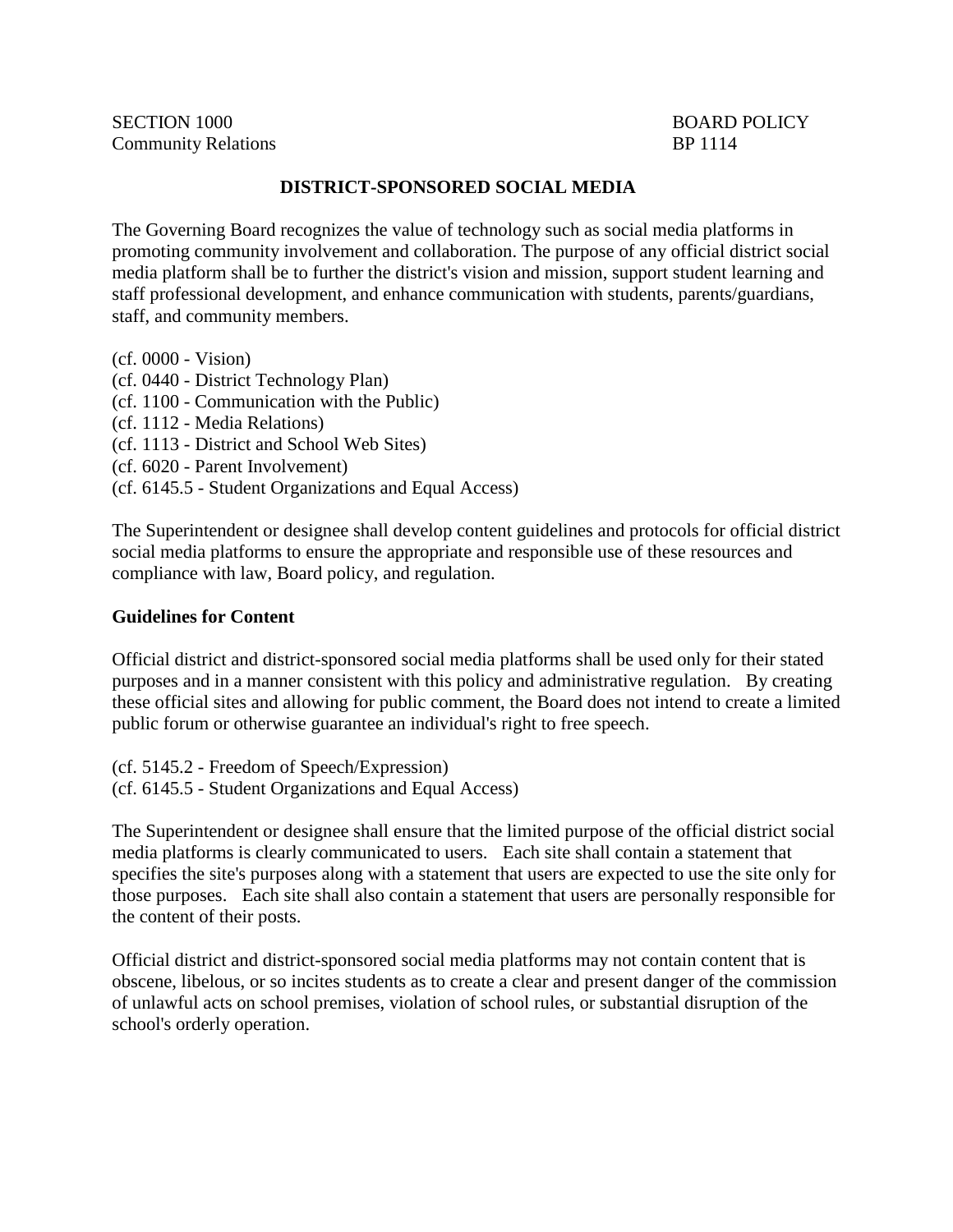(cf. 5131 - Conduct)

Staff or students who post prohibited content shall be subject to discipline in accordance with district policies and administrative regulations.

(cf. 4040 - Employee Use of Technology) (cf. 4118 - Suspension/Disciplinary Action) (cf. 4119.21/4219.21/4319.21 - Professional Standards) (cf. 4218 - Dismissal/Suspension/Disciplinary Action) (cf. 5144 - Discipline) (cf. 5144.1 - Suspension and Expulsion/Due Process) (cf. 6163.4 - Student Use of Technology)

Users of official district social media platforms should be aware of the public nature and accessibility of social media and that information posted may be considered a public record subject to disclosure under the Public Records Act. The Board expects users to conduct themselves in a respectful, courteous, and professional manner.

(cf. 1340 - Access to District Records) (cf. 9012 - Board Member Electronic Communications)

## **Privacy**

The Superintendent or designee shall ensure that the privacy rights of students, parents/guardians, staff, Board members, and other individuals are protected on official district social media platforms.

Board policy pertaining to the posting of student photographs and the privacy of telephone numbers, home addresses, and email addresses, as specified in BP 1113 - District and School Web Sites, shall also apply to official district social media platforms.

(cf. 5125.1 - Release of Directory Information)

Social media and networking sites and other online platforms shall not be used by district employees to transmit confidential information about students, employees, or district operations.

(cf. 4119.23/4219.23/4319.23 - Unauthorized Release of Confidential/Privileged Information) (cf. 5022 - Student and Family Privacy Rights) (cf. 5125 - Student Records)